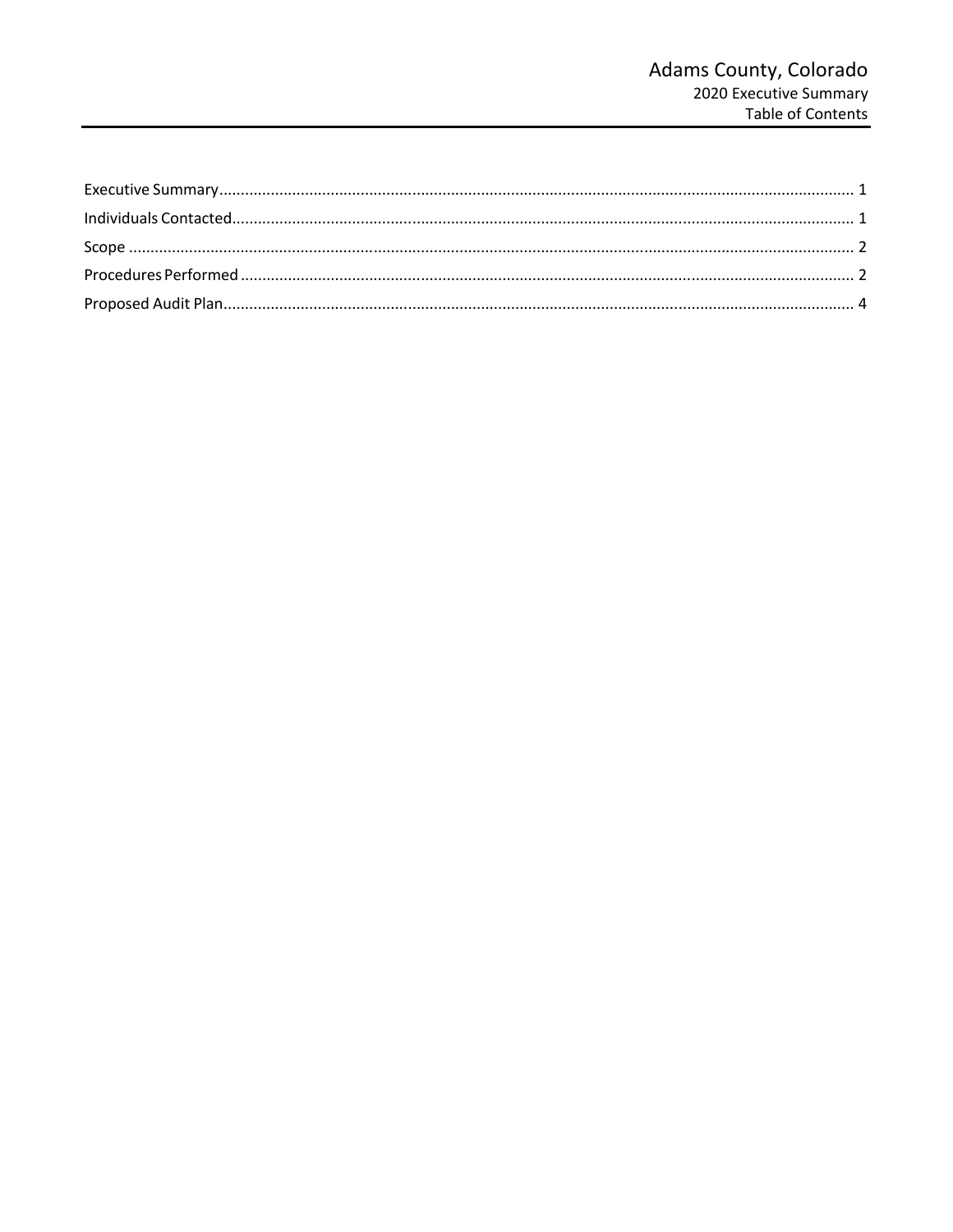

**CPAs & BUSINESS ADVISORS** 

#### **Executive Summary**

Internal Audit departments operate using guidance provided by the International Professional Practices Framework (IPPF) published by the Institute of Internal Auditors. Standards of the IPPF address planning and indicate that risk‐based plans should determine the priorities of the internal audit activity, consistent with the organization's goals. The internal audit activity's plan of engagements must be based on a documented risk assessment, undertaken at least annually. The input of senior management and the board must be considered in this process.

With the issuance of RFP 2014.403, Proposal for Internal Auditor Services, our proposal dated October 21, 2014 and the Purchase of Service Agreement signed February 3, 2015, Adams County changed its internal auditor services agreement and vendor to Eide Bailly, LLP. We were hired as part of the Adams County team to provide consulting/special projects as well as risk assessments/internal audits for top management with final reporting and approvals by the Board of County Commissioners.

We have included our 2019 internal audit and special/consulting reports which included a report on the County Clerk and Recorder's ballot truck consulting investigation, Assessor's transition audit, CliftonLarsonAllen management letter follow up of findings, and the Parks, Open Space & Cultural Arts process and control review surrounding the fairgrounds. This report outlines those procedures as well as any other reports issued prior to 2019 (*Figure 4: Page 6*). We also included the proposed audit plan for 2020, should we continue as your internal auditors, which may include follow up projects from our risk assessment updates (*Figure 3: page 5*). Certain department directors and elected officials provided input as part of the current and updated risk assessment process to and will be included in the interview process/risk assessments updates as the audit plans are refined and approved during 2020.

The risk assessment process is not an exact science but should occur on an annual basis. The majority of risks are self-reported by the director/elected official and staff of the respective function. While every risk and its associated ranking are thoroughly discussed with the risk's owner, no audit procedures are performed to validate the rankings (thorough audit procedures will be developed and performed as part of the individual audits proposed as a result of this report). The audit team applies professional judgment and experience to determine the final risk rankings.

It is very important to note that risks are written as if they are occurring. Readers should not assume the noted risk actually exists or that the function is deficient in any way. The purpose of the risk assessment is to develop an audit plan, not to report problems with current operations. In contrast, the purpose of an internal audit is to evaluate and conclude on the adequacy and effectiveness of operations and internal controls through interviews, review of documentation, testing, and other detailed procedures. A countywide risk assessment does not validate data or go into the same level of detail as an internal audit and should not be viewed as such.

### **Individuals Contacted**

Department directors and elected/appointed officials were contacted for input into the updated risk assessment process. *Figure 1: Adams County Contacts* lists each function contacted, along with the function's respective leader. Internal Audit contacted each of these individuals as part of the risk assessment process. Additionally, the majority of functions included key members of their staff when providing input and feedback.

**What inspires you, inspires us. | eidebailly.com**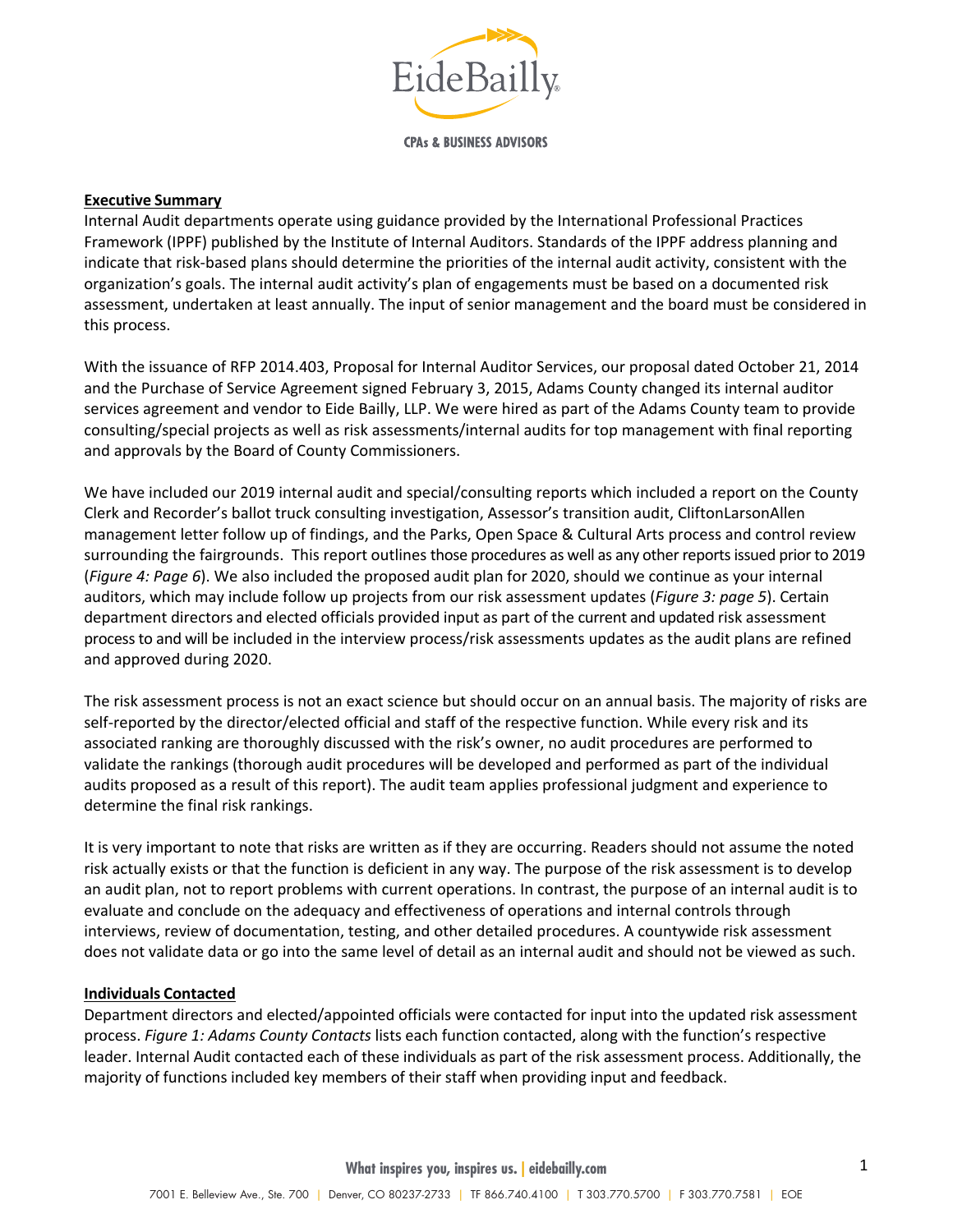*Figure 1: Adams County Contacts: Department Director/Elected Official Contact* 

Assessor – Ken Musso Clerk & Recorder – Josh Zygielbaum Coroner – Monica Broncucia‐Jordan County Manager – Ray Gonzales Deputy County Manager – Administrative Services – Alisha Reis Finance Director – Benjamin Dahlman Director of Parks, Open Space & Cultural Arts – Byron Fanning Deputy Director of Human Services Department, Children and Family Services – Janis James Assistant District Attorney – Jess Redman

## **Objective**

A risk assessment is performed as part of any internal audit function, the objective of which is to determine the risks to the organization and develop an appropriate risk‐based audit plan.

# **Scope**

The scope of our risk assessment included all departments and elected offices within Adams County.

## **Procedures Performed**

We performed the following procedures to complete our risk assessment:

- 1. Presentation of methodology to directors/elected officials interviewed For the internal audit function in 2019, our risk assessment methodology and procedures were presented to the department directors and elected/appointed officials that we met with to promote consistency within the process across all operating entities. For the 2020 and subsequent risk assessments, we will present our methodology to any newly interviewed and/or elected officials or newly hired department directors, should the County decide to engage Eide Bailly to continue as your Internal Auditors.
- 2. Solicitation of risks Each interviewed director/official was asked to review the goals/responsibilities of their function and risks to accomplishing these goals/responsibilities. For each risk, respondents were instructed to rank the magnitude of impact and likelihood of occurrence.

**Magnitude of impact** assesses the severity of the risk, assuming it were to occur, using rankings of high, medium, and low.

**Likelihood of occurrence** assesses the chance the risk will come to fruition, regardless of the severity of the risk, using rankings of probable, potential, and remote.

3. Evaluation of risks – Internal Audit reviewed all completed risk assessments in conjunction with the function's goals/responsibilities, information available on the function's internet/intranet sites, and Internal Audit's experience with government operations. Additional risks or changes to risk rankings were proposed when deemed appropriate.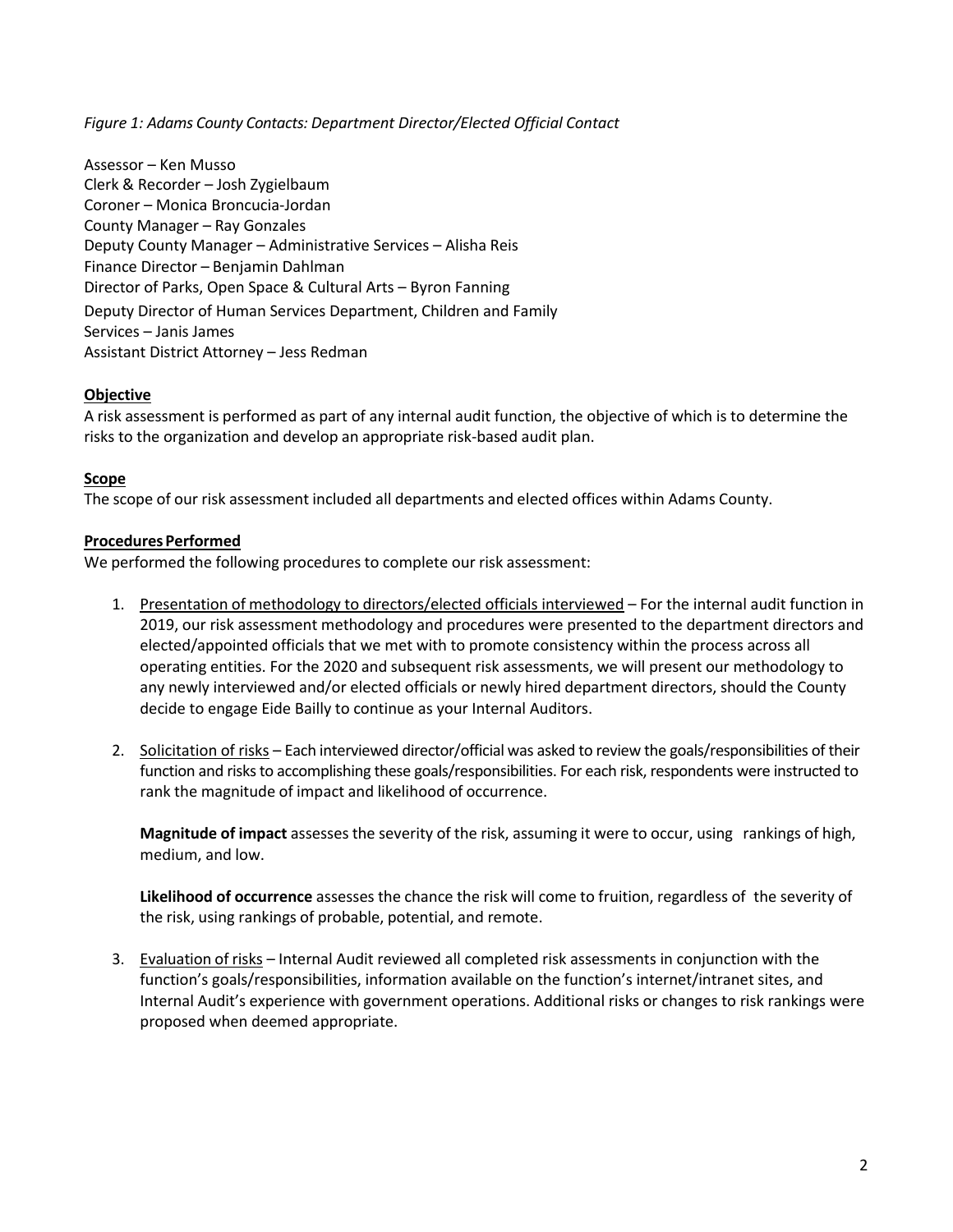- 4. Departmental/Elected Office interviews Internal Audit held individualized risk assessment sessions with each elected official and/or department director, listed above (*Figure 1, above*). Internal Audit also met with top management and several elected officials to obtain their input regarding updates to the previous risk assessment. The purpose of these meetings and contacts was to clarify responses submitted in the self-assessment, review and revise risk rankings as necessary, and discuss additional risks proposed by Internal Audit.
- 5. Validation of risks To ensure risks and associated rankings were appropriately captured, top management was provided copies of the final risks/rankings and given the opportunity to propose additional changes.
- 6. Consolidation of risks Upon completion of the risk validation process, risks from each function were consolidated into a master risk assessment covering the entire county. We assigned risk rankings numerical weights as presented in *Figure 2: Risk Rankings*:

|  |  |  | Figure 2: Risk Rankings |
|--|--|--|-------------------------|
|--|--|--|-------------------------|

| Magnitude |   | Likelihood     |
|-----------|---|----------------|
| Rankings  |   | Rankings       |
| High      |   | Probable       |
| Medium    | 2 | Potential<br>2 |
| Low       |   | Remote         |

Financial magnitude was multiplied by the likelihood ranking to arrive at an overall raw risk score.

As discussed in the preceding scope section, some county officials and departments requested an expanded risk assessment scope to evaluate aspects of their operations with legal/regulatory, operational, and reputational risks. When all four categories of risk were considered, we multiplied the mathematical average of rankings in all four of the magnitude categories by the likelihood ranking to arrive at an overall raw risk score.

In addition to individualized risk rankings, we used budgeted expenditures as another factor in the risk assessment process. Risks associated with departments/elected official offices with larger budgets were given additional weight. Departmental budgets were summarized and given a "percent rank" in relation to other departments. This percent rank was added to the overall raw risk score as a "budgetary factor" to produce a final risk score.

Since Internal Audits were conducted at some Adams County departments/elected official offices during the years 2012 through 2019, we developed a "prior audit" factor which when applied, reduced the final risk score for the audited departments.

As the Internal Audit function continues to mature, overall risk scores in future years will likely include additional factors influencing risk such as the number of agreed upon management actions not completed. Such additional factors will help ensure that all functions receive adequate audit coverage, regardless of initial risk rankings.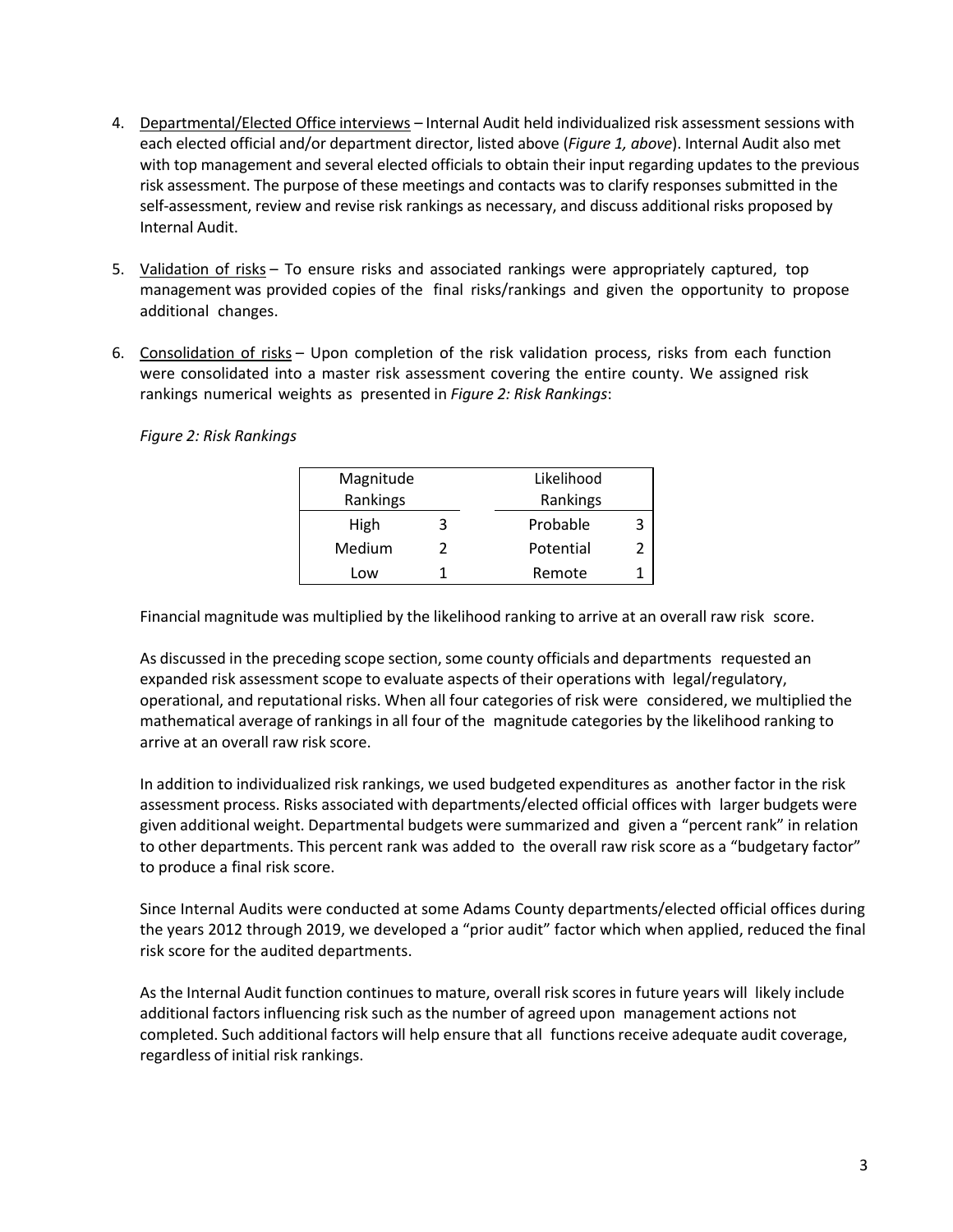- 7. Development of audit plan We translated the final risk scores into relative rankings and sorted the scores in descending order. It is important to note that individual risk factors do not necessarily translate one for one into proposed audits. In some cases, the noted risk may be an inherent risk for which the County has no control over. In these cases, the County should be aware that the risk exists despite the fact that the risk cannot be addressed in an audit. In other cases, individual risks may not warrant a discrete internal audit and rather, are combined with other risks to produce a more comprehensive audit of the function. Further detail on the proposed audit plan is included in the "Proposed Audit Plan" section below.
- 8. Presentation of draft risk assessment and audit plan This report, in draft format, was presented to top management for review and comment prior to formal adoption of the annual audit plan by the Board of County Commissioners in public hearing. While all comments were considered, Internal Audit, as an independent function reporting directly to the Board of County Commissioners, made the final decisions on risks, rankings, and proposed audits presented to the Board.
- 9. Approval of annual audit plan As a final step in the risk assessment and audit planning process, the audits outlined in this report are presented to the Board of County Commissioners for final approval.

## **Proposed Audit Plan**

Internal audit was set up with an annual budget affording approximately 600‐800 annual audit hours. We have structured our internal audit plan to fit within close proximity to this budget. The internal audit budget also includes audit hours to administer the audit function, update the risk assessment annually, and conduct follow up audits to determine if agreed upon management actions have been satisfactorily completed.

Based on the results of our 2019 risk assessments and pending 2020 risk assessment updates, we propose the 2020 internal audit plan presented below, in *Figure 3: Proposed Internal Audit Plan*. Our proposed audit plan was based on the risk assessment results and our knowledge of county government operations. This plan may be modified as necessary during the year to address immediate concerns or changing conditions. Specific timing of each audit engagement will be determined upon approval of the audit plan and coordination with auditees.

| <b>2020 Proposed Internal Audit Plan</b>                                                                                                                                                                                                                     | Dates            | <b>Hours</b> |
|--------------------------------------------------------------------------------------------------------------------------------------------------------------------------------------------------------------------------------------------------------------|------------------|--------------|
| 2020 Risk Assessment – Continue to meet with department directors and<br>elected officials to update the risks/rankings identified in the 2019 risk<br>assessment to refine the 2020 audit plan.                                                             | On-going         | 200          |
| 2020 – Coroner – Internal controls surrounding inventory collection,<br>safeguarding, reporting and releases to appropriate persons should continue<br>based upon the 2019 meetings and correspondence with the Coroner and<br>gathered information to date. | TBS/On-<br>going | 100          |
| 2020 – Parks, Open Space & Cultural Arts – Follow up review of processes and<br>controls over sales of alcoholic beverages and recommendations from 2019<br>internal audit procedures.                                                                       | <b>TBS</b>       | 100          |
| 2020 – Finance – Review processes and controls surrounding payments to<br>vendors using automated clearing house (ACH) and other electronic methods                                                                                                          | <b>TBS</b>       | 100          |
| 2020 - Human Resources - Review processes and controls within the<br>Human Resources Department and its compliance with laws and<br>regulations.                                                                                                             | <b>TBS</b>       | 100          |

*Figure 3: Proposed 2020 Internal Audit Plan*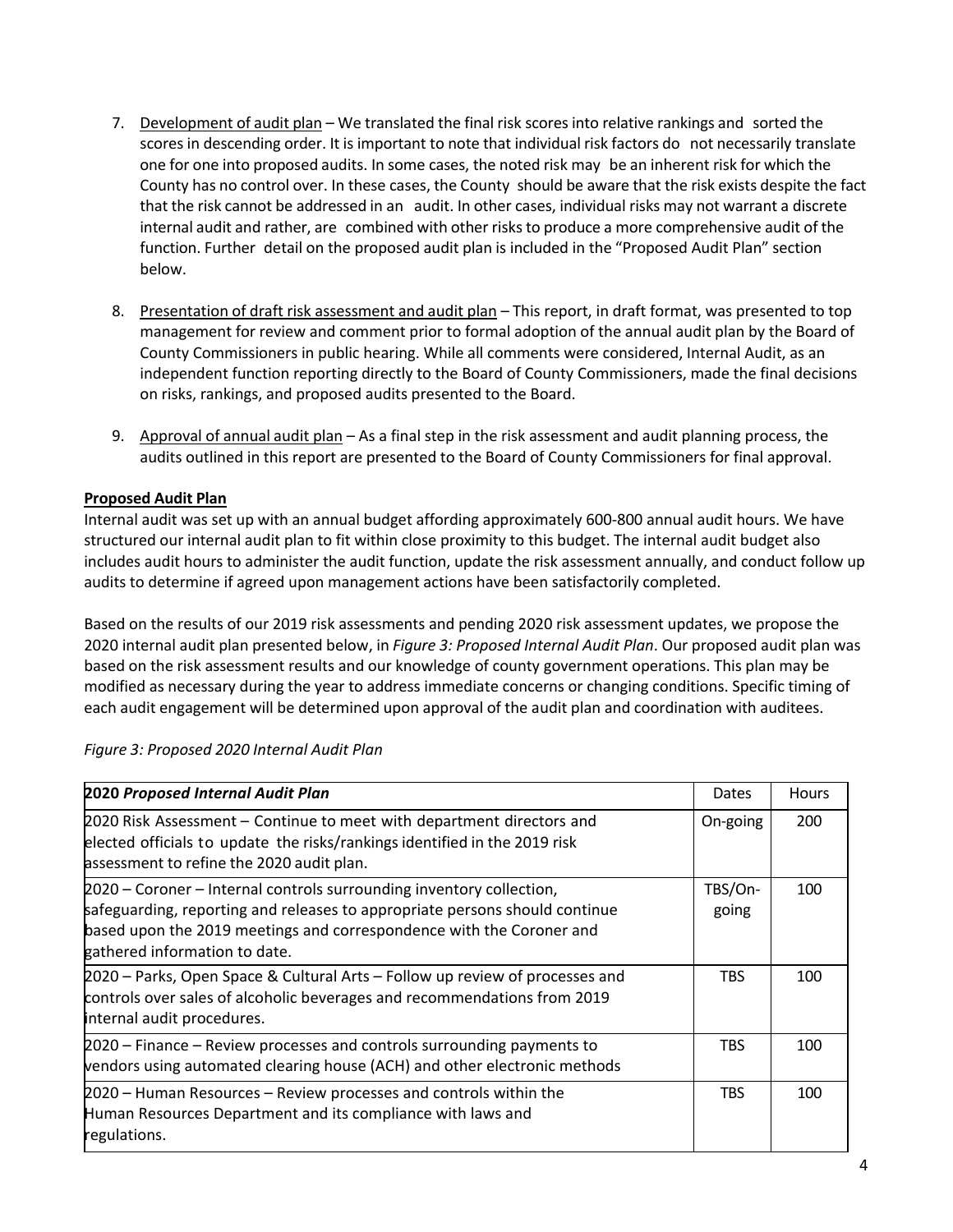| Total budgeted hours-2020                                                                                                                           |            | 800 |
|-----------------------------------------------------------------------------------------------------------------------------------------------------|------------|-----|
| Administration-Time required to manage the internal audit function, and<br>perform other procedures, not otherwise associated with specific audits. | Ongoing    | 100 |
| 2020 – Public Works – Follow up review of construction processes and<br><b>controls</b>                                                             | <b>TBS</b> | 100 |

*Figure 4: 2015‐2019 Internal Audit Reports and Special/Consulting Projects Performed to Date* 

| 2019 Internal Audit and Special Projects                                                                                                                                                                                                                                                                                                                                                                                    | <b>Status</b> |
|-----------------------------------------------------------------------------------------------------------------------------------------------------------------------------------------------------------------------------------------------------------------------------------------------------------------------------------------------------------------------------------------------------------------------------|---------------|
| 2019 Risk Assessment – Interviews with certain department directors/elected officials to<br>update the risk assessment to evaluate risks to the County and develop the 2019 internal<br>audit plan.                                                                                                                                                                                                                         | Complete      |
| 2019 Clerk and Recorder's ballot truck consulting investigation (outside of IA budget) as<br>a fraud investigation.                                                                                                                                                                                                                                                                                                         | Complete      |
| 2019 – Parks, Open Space & Cultural Arts – Review processes and controls surrounding<br>the sale of alcoholic beverages at the fairgrounds.                                                                                                                                                                                                                                                                                 | Complete      |
| 2019 – Assessor's Office – Agreed-upon procedures surrounding transition processes<br>from outgoing Assessor to incoming Assessor.                                                                                                                                                                                                                                                                                          | Complete      |
| 2019 – County Manager's Office – Follow up review of management letter comments<br>issued by the County's external auditors.                                                                                                                                                                                                                                                                                                | Complete      |
| 2019 – Coroner's Office -Meetings and correspondence with the Coroner, culminating<br>in narratives drafted and gathered information to date surrounding the internal<br>controls over inventory collection, safeguarding, reporting and releases to appropriate<br>persons; accounting transactions/contracts surrounding the office; budgeting and<br>reporting in compliance with County policies, laws and regulations. | On-Going      |

| 2018 Internal Audit and Special Projects                                                                                                                                                            | <b>Status</b> |
|-----------------------------------------------------------------------------------------------------------------------------------------------------------------------------------------------------|---------------|
| 2018 Risk Assessment - Interviews with certain department directors/elected officials to<br>update the risk assessment to evaluate risks to the County and develop the 2018 internal<br>audit plan. | Complete      |
| 2018 - Assessor's Office - Follow up review of operations and recommendations from<br>2017 internal audit procedures.                                                                               | Complete      |
| 2018 – Clerk & Recorder – Follow up of operations, internal controls, segregation of<br>duties and recommendations/findings from 2017 internal audit.                                               | Complete      |
| 2018 - Finance - Report on the County's vendor pre-qualification process and related<br>purchasing policies and procedures                                                                          | Complete      |